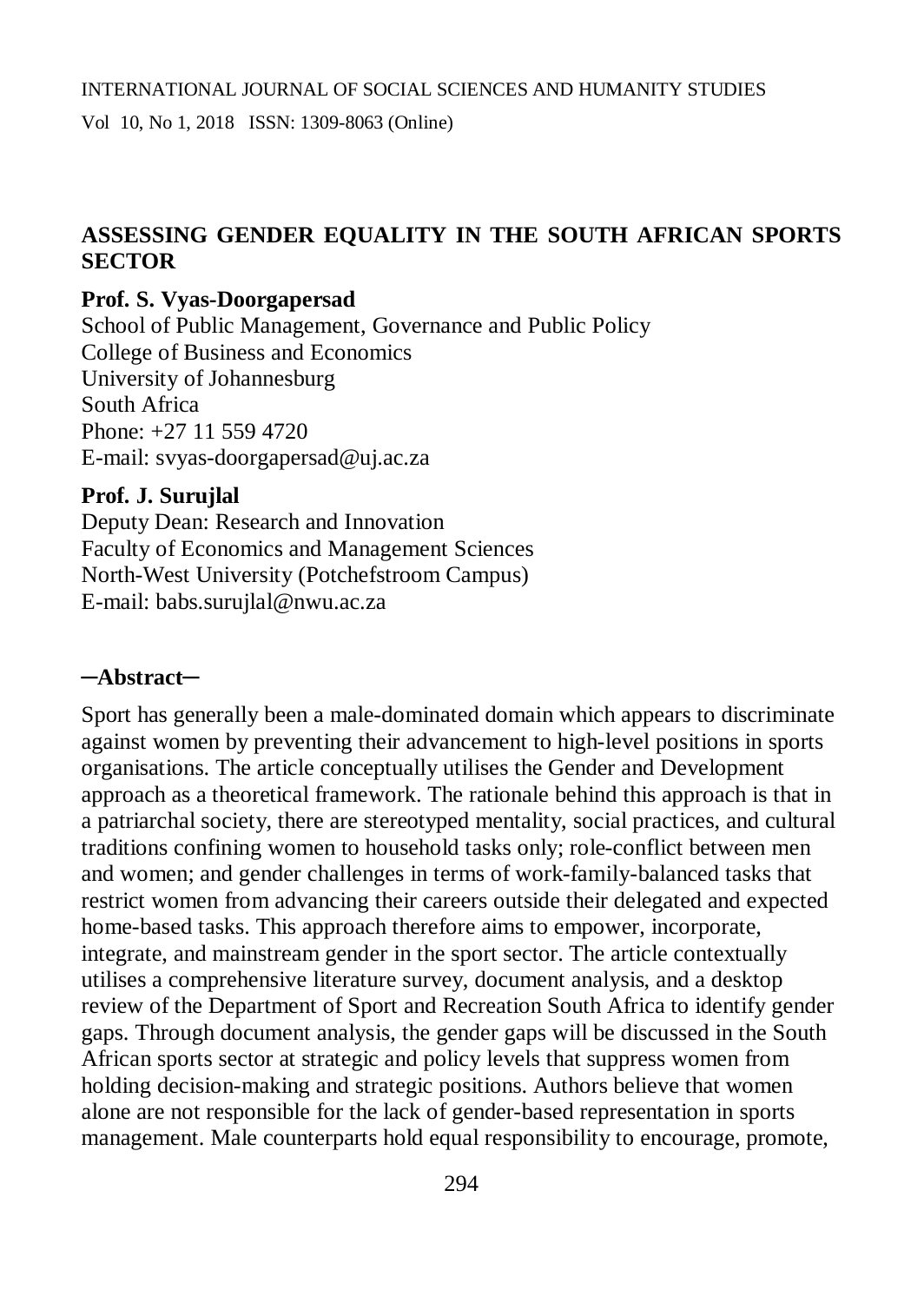and support women in leadership positions in the sports sector. Nonetheless, the examination of the reports and statistics of SRSA supports the stereotypical mindset of people, and gender-disaggregated norms exist on professional levels, hampering women from progressing to leadership positions in the sports sector. The article recommends policy imperatives for mainstreaming gender in the sports sector.

**Key Words:** Gender, gender equality, sports management, Women in Development, Department of Sports and Recreation South Africa

# **JEL Classification: Z19**

# **1. INTRODUCTION**

The aspects of gender mainstreaming and equality have raised several issues regarding the inclusion of gender in sport, challenging traditional gender norms and values. Although the involvement of females in sport are imbalanced compared to the participation of males, the majority of the researchers agree that female participation in sports have a large impact on gender equality in certain contexts (Sportanddev.org, 2018). In addition to this transformed mind-set, sport is considered as "a social and cultural process in which social constructions of masculinity and femininity play a key role" (Klinhomdee, Phar-amnart, Tupan, Singhapan & Sermsakul, 2015:1). Furthermore, Klinhomdee *et al.* (2015:1) emphasises that although "sport is traditionally associated with masculinity, which is considered inappropriate for women to engage in sports … yet, it is evident that there is no one masculinity or femininity, and sport could provide a space where masculinity and femininity are re-negotiated rather than re-affirmed in their dominant acceptation". This article explores gender equality in the South African sports sector at strategic and policy levels, and exploring the gender gaps that suppress women from holding decision-making and strategic positions.

The study is qualitative. It "is a well-accepted fact that qualitative researchers have their own ontological, epistemological, axiological and methodological assumptions" (Guba & Lincoln, 1994 in Auriacombe & Schurink, 2012: 152). It is emphasised by Mouton (2001in Auriacombe & Schurink, 2012: 152) that "the questions social scientists pose have different answers depending on their ontology, epistemology, methodology, axiology and teleology…and there is no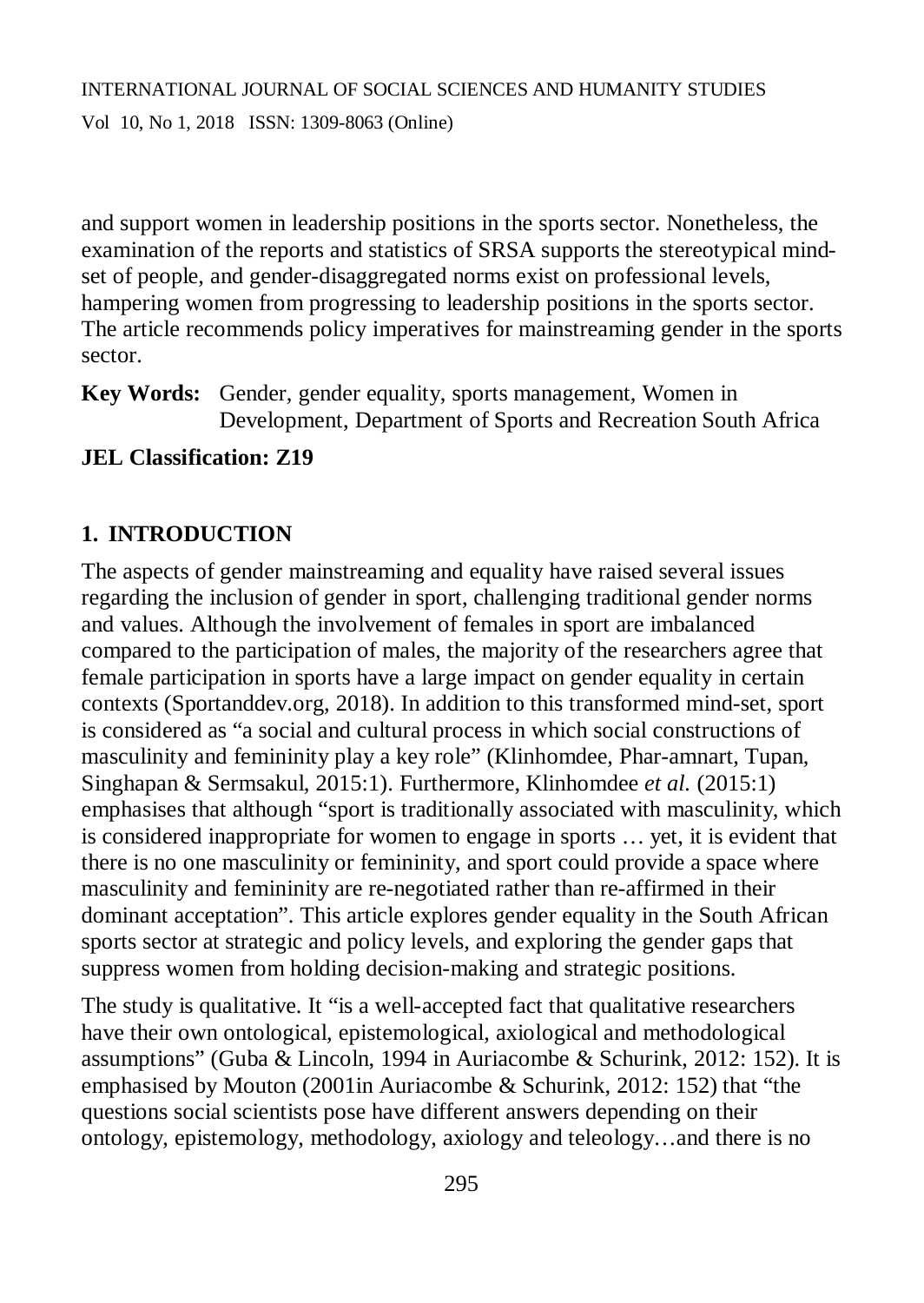bias-free point of view in any approach to research." The article utilised a qualitative research approach, which allowed the authors to develop a more accurate understanding of the phenomenon under investigation (Torrance, 2012:3). It utilised the exploratory design, which seeks to identify problems (Singh & Naidoo, 2017:1416). The approach considered to complete the study was phenomenological, and according to Singh and Naidoo (2017:1416), it has roots in epistemology. The literature on gender equality, sports management, and the official documents of the Department of Sport and Recreation South Africa (SRSA) were reviewed. Authors however believe by quoting Zongozzi (2015: 12) that " a good literature review is not only limited to covering relevant literature, but must also have the following attributes: provide awareness of what is going on in the field; outline a theoretical base for the proposed study; show the significance of the study; and offers new ideas". The review therefore aimed to identify existing challenges related to gender inequality in the sport sector and find solutions for improvement.

# **2. CONCEPTUAL CLARIFICATION AND THEORETICAL FRAMEWORK**

*Gender* is described as the learned behaviour and socially constructed roles that are related to the biological characteristics of both men and women (Inglehart & Norris, 2003:8). It can be construed, according to Vyas-Doorgapersad (2017a), that as a primary observation, the concept of gender is linked to the physiognomy separating male and female, and is physically constructed. However, gender cannot simply be categorised according to sexes; a far broader understanding is required in terms of different physiological, emotional, and psychological behaviour, attitudes, abilities, tasks, and responsibilities that are associated with masculine and feminine selves. On the other hand, according to Walby (2014:2), *gender mainstreaming* is an innovative system of gendered policy and political practices and also a new gendered strategy for the development of theory. It involves the improvement of the effectiveness of principle policies, through making the gendered nature of assumption, process and outcomes visible. Gendermainstreaming further involves the re-branding, re-structuring and re-inventing of the important aspects of feminism in the modern era. "Gender mainstreaming should be considered as an essential strategy to achieve gender equality and not only as a goal (Woelfle, 2014:8). *Gender equality* therefore demands that women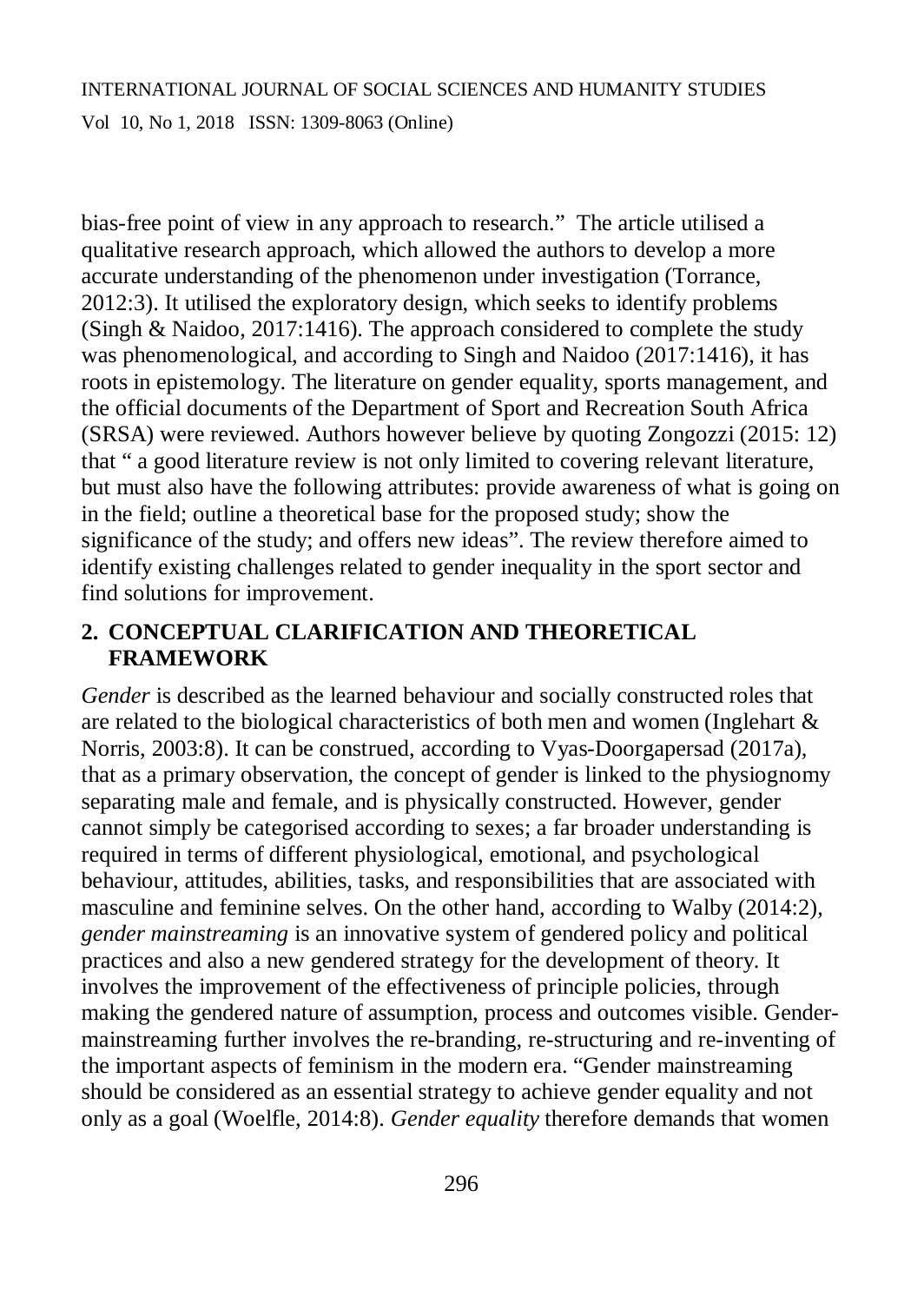and men are provided with equal opportunities for participation and representation in the public sector.

There are various developmental approaches of feminist ideologies, such as Women in Development (WID), Gender and Development (GAD), and Women and Development (WAD). The WID approach, according to Mainstreaming Gender Dimensions into Water Resources Development and Management in the Mediterranean Region (GEWAMED, 2018:1), calls for greater attention to WID policy and practice, and emphasises the need to integrate them into the development process. The WID perspective evolved in the early 1970s is marked as an important corrective, which highlights the fact that women need to be integrated into development processes as active agents to ensure that efficient and effective development is to be achieved. The WID is associated with the "modernization paradigm" that dominates "mainstream thinking" (Rathgeber, 1989:4). This paved the way towards the WAD school of thought, which considered women as part of the developmental process. This realisation demanded scholars to debate on issues surrounding women's exploitation, unequal rights, and suppression. Therefore, demanding implementation of developmental approaches to correct the situation. The GAD approach incorporates both men and women, stating that women are equally responsible to support families at social and economic levels.

The GAD approach "shifts the focus from women to gender and identifies the unequal power relations between women and men. Second, it re-examines all social, political and economic structures and development policies from the perspective of gender differentials. And lastly, it recognizes that achieving gender equality demands 'transformative change' in gender relations from household to global level" (Yassen, 2014: 2). The GAD approach, according to the National Gender Policy Framework (RSA: the Office on the Status of Women, Undated in Vyas-Doorgapersad, 2017b: 106) focuses on 'strategic needs,' the goal of which is gender equality", hence it is considered as the theoretical framework to empower, incorporate, integrate, and mainstream gender in the sport sector. This empowerment, according to Lee (2001) cited in Surujlal and Vyas-Doorgapersad (2015:82), may increase the personal, interpersonal, and political power of oppressed populations which in this study was women, for individual and collective transformation.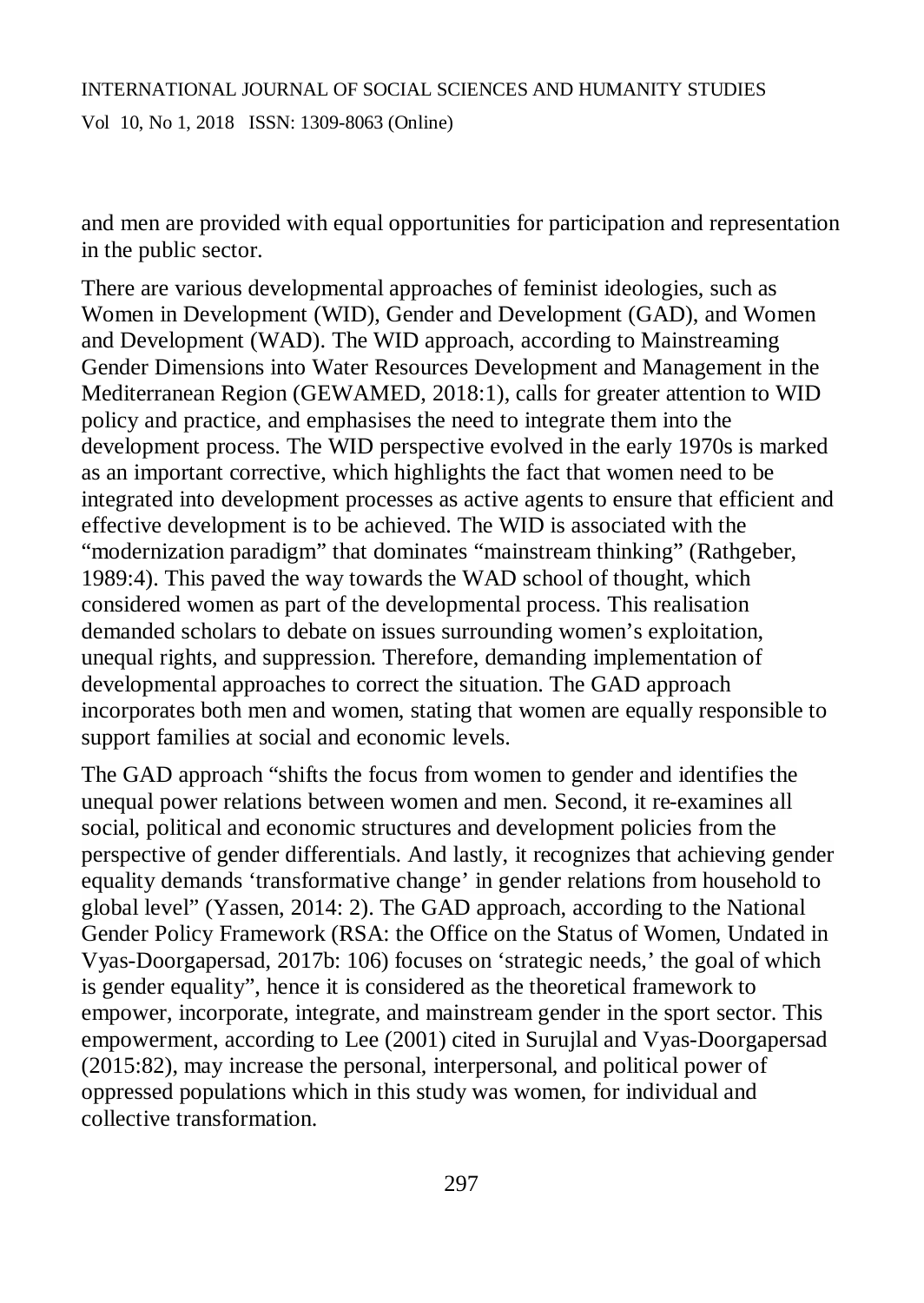#### **3. GENDER IN SPORT**

Gender equality in sports has always been a controversial topic. Even the founder of the modern Olympic Games, Baron Pierre de Coubertin, said in 1896: "No matter how toughened a sportswoman may be, her organism is not cut out to sustain certain shocks" (Pavlovich, 2017:1). Female participation is lacking in management, governance, and leadership positions in the sports sector, due to the fact that the field of sports is considered "masculine" in approach and holds maledriven norms. In addition, the sports organisations have established "masculinity" as the primary principle in sport and has categorised the male activity as privileged and as suitable qualities which are required in sport. Furthermore, within the sports organisation, gender inequality has become an institutionalised practice (Senne, 2016:3).

In order to mainstream gender in sports, the first World Conference on Women and Sport was held in Brighton, United Kingdom, in May 1994. The conference paved the way towards establishing the International Working Group on Women and Sport (IWG). The aim of the establishment of the IWG was to increase the involvement of women in sport at all levels, including leadership. Thereafter various conferences were organised, which resulted in the adoption of the 1994 Brighton Declaration on Women and Sport which is now known as the Brighton Plus Helsinki Declaration on Women and Sport (Kotschwar & Moran, 2015). The reality is that within the sports organisations, hegemonic masculinity is regarded as an operating principle that limits the access of leadership positions of women in sport. The results of a study regarding the influence of hegemonic masculinity on the advancement rate of women and women in senior leadership positions in intercollegiate athletics within a developed country identified that the male populations continuously control the athletic director position and have the largest rates for organisational success, where women had less than 15% of the athletic director position (Senne, 2016:4). This situation may be dire in underdeveloped countries where patriarchal dominance can suppress women to be part of a maledominated sports sector. It can therefore be considered that gender inequalities still exist in the sports sector where women are restricted from achieving strategic and decision-making responsibilities. According to Pfister and Hartman-Tews (2003) cited in Pfister (2004:22) the reason behind this segregation, both vertically and horizontally, is that the sports institutions and associations management and decisions are dominated by men. Pfister (2004:22) adds that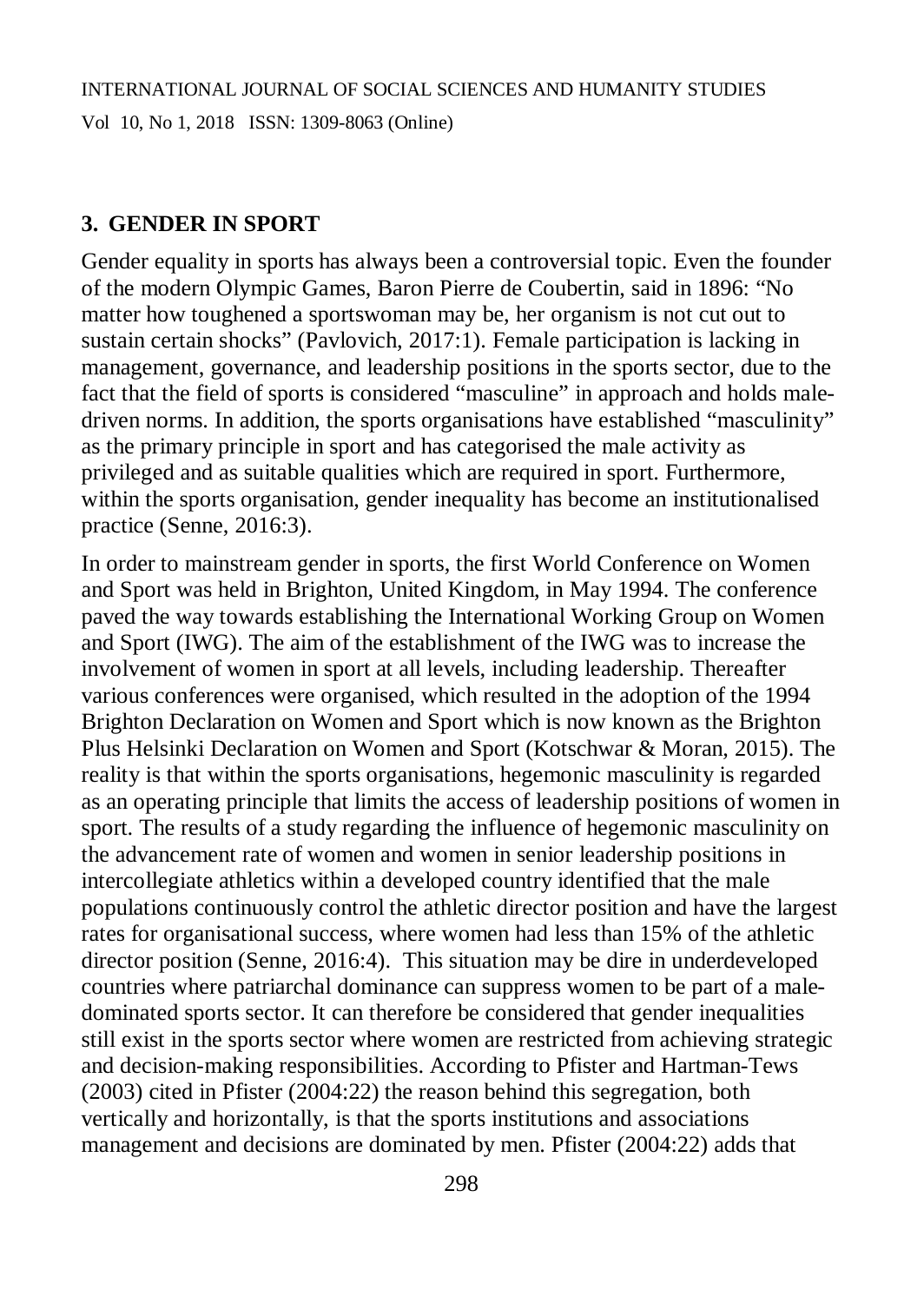Vol 10, No 1, 2018 ISSN: 1309-8063 (Online)

gender hierarchies within the sport associations mirror gender relations in different societies and show how power, status, and prestige are unevenly distributed between men and women.

In the South African context, the reasons behind the lack of female representation in sports governance could be that there is a lack of female role models within the decision making positions of the sport sectors, due to the reason that women does not have the self-confidence to deal with top level sport management issues. Therefore, the management styles of women executives in the South African sports sector resulted in the lack of competency top management skills, which can also be a contributory factor behind the cause of gender inequality in the sport governance (Goslin, 2006:5). In South Africa, culture, traditions, and tribal heritage are considered as obligatory norms to follow. Therefore, the majority of the women who aim for leadership positions in the sports sector are caught between the African and western values juxtaposition (Goslin, 2006:5), and hence cannot take appropriate decisions regarding their career in sports management and governance.

# **4. THE CASE OF THE DEPARTMENT OF SPORT AND RECREATION SOUTH AFRICA**

SRSA is the national government department responsible for sport in South Africa. Aligned with its vision of creating an active and winning sporting nation*,* its primary aims are to provide opportunities for all South Africans to participate in sport, manage the regulatory framework thereof, and provide funding for different sports codes (SRSA, 2015:1). The following section aims to discuss and explore the gender gaps and status of women in SRSA at strategic and policy levels.

# **4.1 Strategic level**

The strategic level is guided by the political and bureaucratic offices responsible for policy formulation regarding sport in South Africa. This level is dominated by men holding decision-making powers. The authors compiled statistics of male and female personnel holding strategic portfolios in SRSA that offer a clear scenario, exploring that men are holding more decision-making authority, responsibilities, and accountability than women (refer to Tables 1 and 2).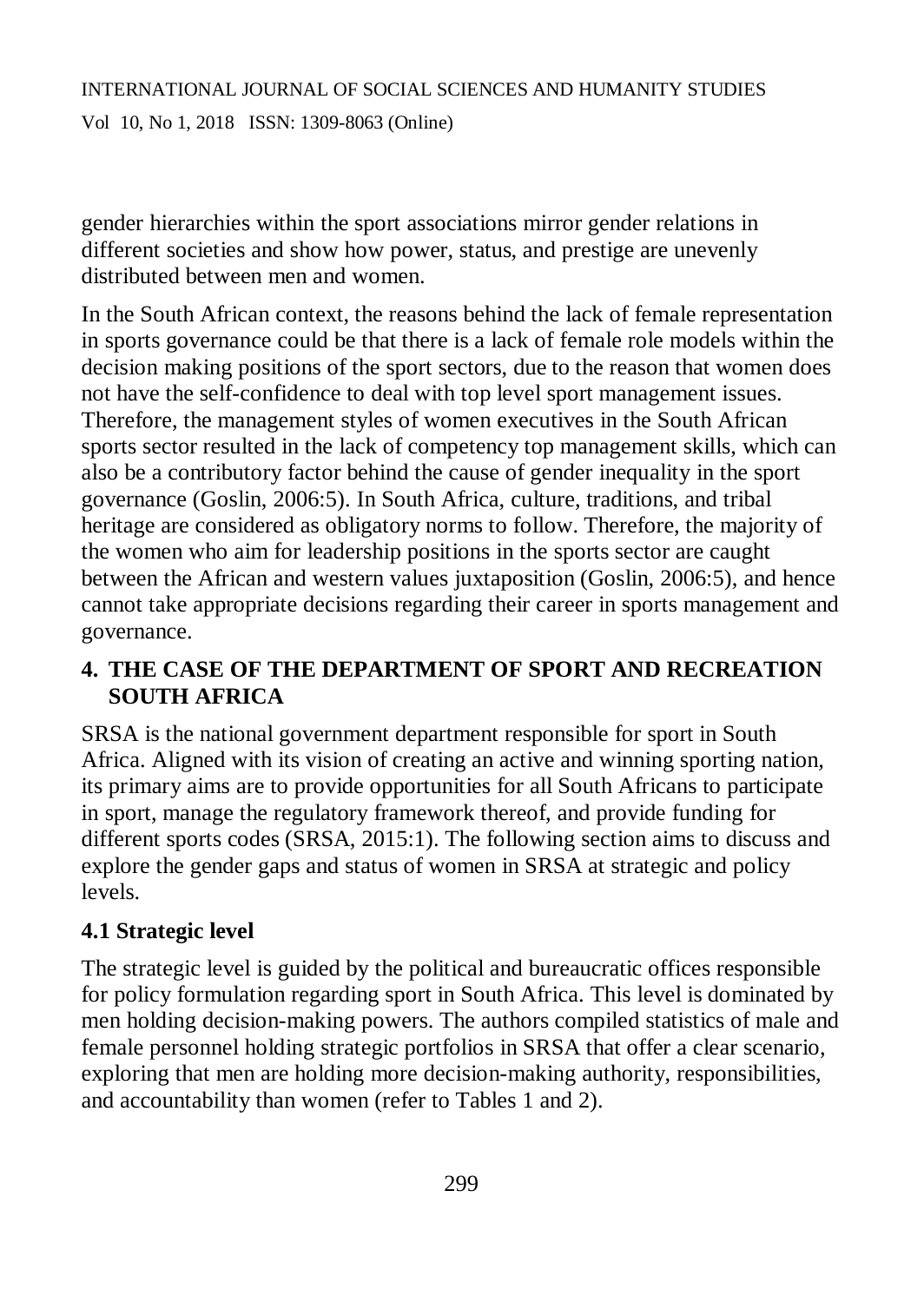# INTERNATIONAL JOURNAL OF SOCIAL SCIENCES AND HUMANITY STUDIES Vol 10, No 1, 2018 ISSN: 1309-8063 (Online)

| <b>Designation</b>                       | <b>Male</b>    | Female    |
|------------------------------------------|----------------|-----------|
| Minister                                 |                | 1 Female  |
| Deputy Minister of Sports and Recreation | 1 Male         |           |
| <b>Accounting Officer</b>                | 1 Male         |           |
| Chief Operations Officer (COO)           |                | 1 Female  |
| Chief Financial Officer (CFO)            | 1 Male         |           |
| Director: Strategic Support              | 1 Male         |           |
| <b>Total</b>                             | <b>4 Males</b> | 2 Females |

| Table 1: Gender representation in SRSA: Ministry level |  |  |  |
|--------------------------------------------------------|--|--|--|
|--------------------------------------------------------|--|--|--|

Source: compiled from SRSA (n.d.a)

SRSA is headed by the Minister (a female); the Deputy Minister of Sport and Recreation (a male), Director General (a male), and Chief Operations Officer (a female). Table 1 explores the fact that at political and strategic levels, the portfolios are held by a majority of men (four men).

| Table 2. Ochaci Tepresentation in Broth, Bh ectorate level |                               |                                |
|------------------------------------------------------------|-------------------------------|--------------------------------|
| <b>Designation</b>                                         | Male                          | <b>Female</b>                  |
| Director General                                           | 1 Male                        |                                |
| Office of the COO                                          |                               | 1 Female                       |
| Ministerial Staff                                          | 3 Males (Parliamentary        | 3 Females (Special Adviser,    |
|                                                            | Liaison Officer, Media        | Private Secretary, and         |
|                                                            | Liaison Officer, and          | <b>Appointment Secretary</b> ) |
|                                                            | Protocol Officer)             |                                |
| Chief Directorate: Active                                  | 2 Males (Director, and        | 1 Female (Personal Assistant)  |
| Nation (Directorate:                                       | Deputy Director:              |                                |
| School Sport)                                              | <b>Competitive Programmes</b> |                                |
|                                                            | [School Sport])               |                                |

**Table 2: Gender representation in SRSA: Directorate level**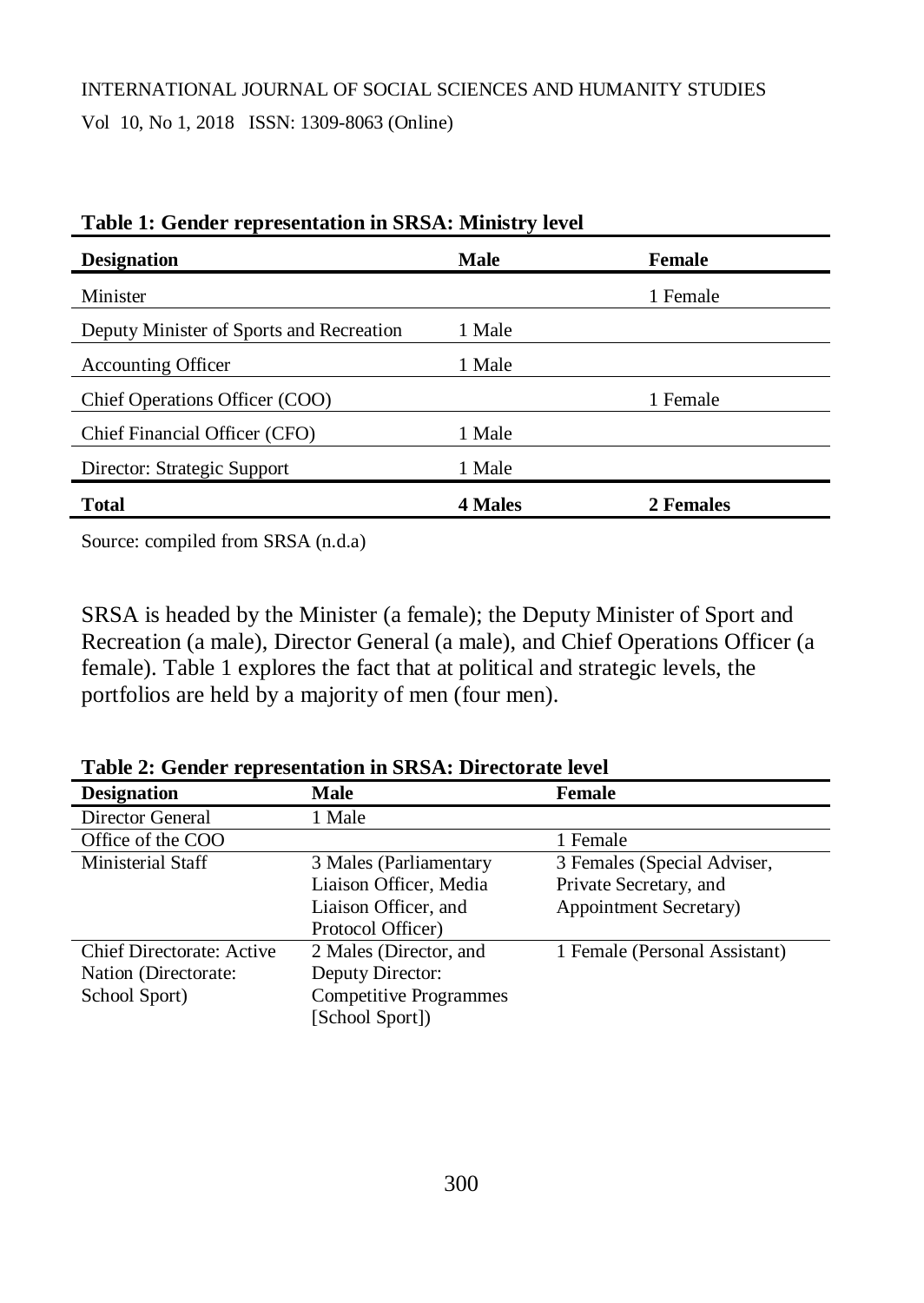Vol 10, No 1, 2018 ISSN: 1309-8063 (Online)

| <b>Designation</b>                                                                                                                            | <b>Male</b>                                                                                                                                     | <b>Female</b>                                                                                                                                                                                                                               |
|-----------------------------------------------------------------------------------------------------------------------------------------------|-------------------------------------------------------------------------------------------------------------------------------------------------|---------------------------------------------------------------------------------------------------------------------------------------------------------------------------------------------------------------------------------------------|
| <b>Chief Directorate: Active</b><br>Nation (Directorate:<br>Community Sports and<br>Recreation)                                               | 1 Male (Senior Sport &<br><b>Recreation Coordinator:</b><br>Club Development)                                                                   | 5 Females (Director: Community<br>Sport, Deputy Director:<br>Community Sport and Recreation,<br>Senior Sport & Recreation<br>Coordinator: Community Sport,<br>Senior Sport & Recreation<br>Coordinator: Special Projects, and<br>Secretary) |
| Deputy Minister's Staff                                                                                                                       | 1 Male (Head of Deputy<br>Minister's Office)                                                                                                    | 1 Female (Administration<br>Secretary)                                                                                                                                                                                                      |
| <b>Chief Directorate: Sports</b><br><b>Support Service</b><br>(Directorate: Sports<br><b>Support Services)</b>                                |                                                                                                                                                 | 2 Females (Deputy Director:<br>Education and Training, and<br>Manager: Conditional Grants)                                                                                                                                                  |
| Chief Directorate: Sports<br><b>Support Service</b><br>(Directorate: International<br>Liaison)                                                | 2 Males (Director:<br>International Liaison, and<br>Deputy Director:<br><b>International Relations)</b>                                         | 2 Females (Deputy Director:<br>Major Event Support, and<br>Secretary)                                                                                                                                                                       |
| <b>Chief Directorate: Sports</b><br><b>Support Service</b><br>(Directorate: Infrastructure<br>Support, Management &<br>Delivery [Facilities]) |                                                                                                                                                 | 2 Females (Director:<br>Infrastructure Support,<br>Management and Delivery<br>[Facilities], and Secretary)                                                                                                                                  |
| <b>Chief Directorate: Sports</b><br><b>Support Service</b><br>(Directorate: Science<br><b>Support Services)</b>                               | 2 Males (Director: Scientific<br>Support, and Assistant<br>Director)                                                                            | 1 Female (Secretary)                                                                                                                                                                                                                        |
| <b>Chief Directorate:</b><br>Corporate Services<br>(Directorate: Human<br>Resources [HR])                                                     | 3 Males (Director: HR,<br>Deputy Director:<br>Organisational Performance,<br>and Deputy Director:<br><b>Special Programmes</b><br>Practitioner) | 2 Females (Deputy Director: HR<br>Administration, and Manager: HR<br>Administration)                                                                                                                                                        |
| <b>Chief Directorate:</b><br>Corporate Services<br>(Directorate: Labour<br>Relations)                                                         | 1 Male (Manager: Labour<br>Relations)                                                                                                           |                                                                                                                                                                                                                                             |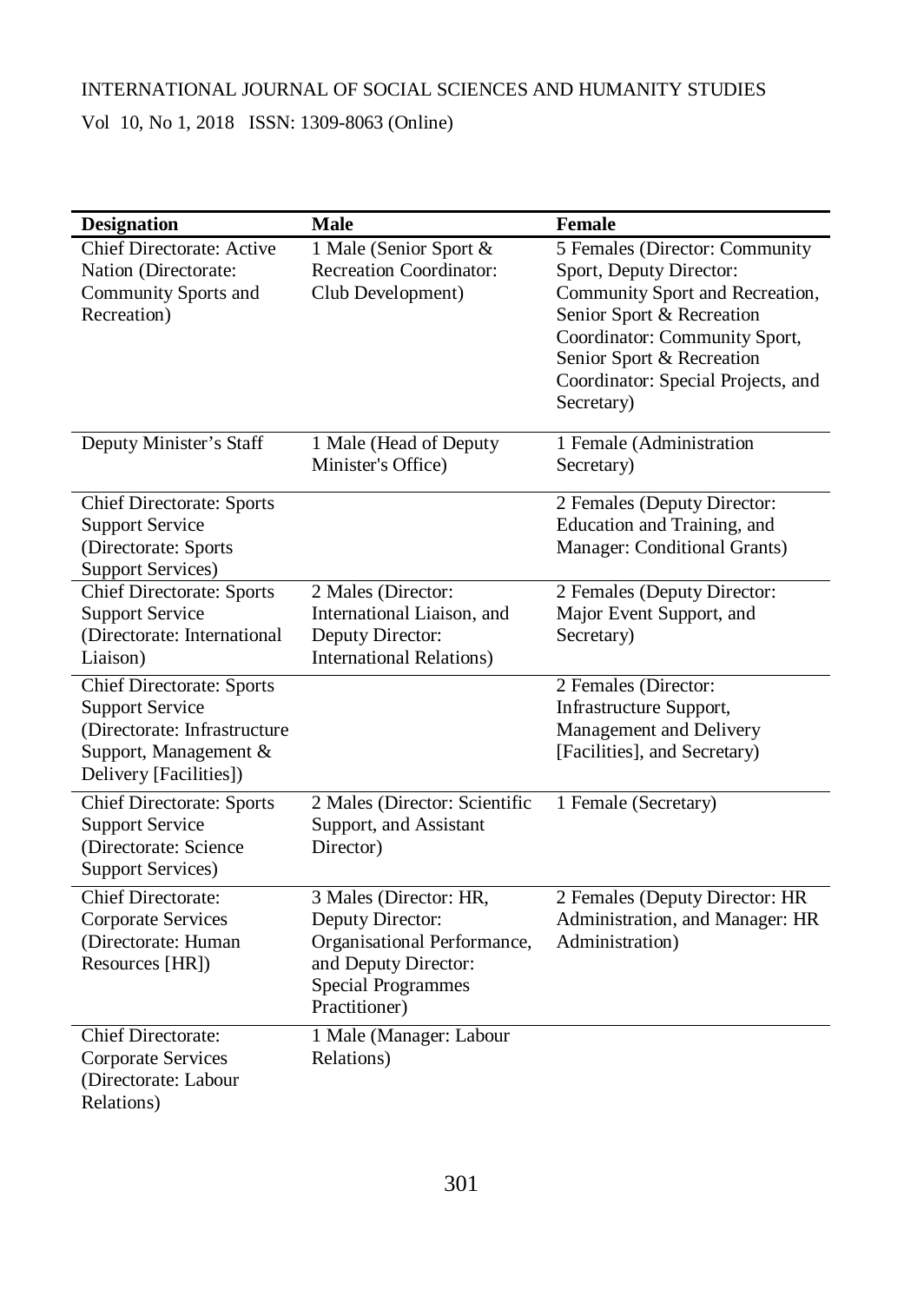Vol 10, No 1, 2018 ISSN: 1309-8063 (Online)

| <b>Designation</b>                                                                                                   | <b>Male</b>                                                                                                                                                      | <b>Female</b>                                                                                                                                                                              |
|----------------------------------------------------------------------------------------------------------------------|------------------------------------------------------------------------------------------------------------------------------------------------------------------|--------------------------------------------------------------------------------------------------------------------------------------------------------------------------------------------|
| <b>Chief Directorate:</b><br>Corporate Services<br>(Directorate: Legal<br>Services)                                  | 3 Males (Director: Legal<br>Services, Senior Legal<br>Services Advisor:<br>Legislation and Contracts,<br>and Advocate)                                           |                                                                                                                                                                                            |
| <b>Chief Directorate:</b><br>Corporate Services<br>(Directorate: Information<br>Technology [IT])                     | 4 Males (Director: IT,<br><b>Information: Security</b><br>Manager, Deputy Director:<br>Business Intelligence, and<br>Deputy Director: Service<br>Supply Manager) | 1 Female (Secretary)                                                                                                                                                                       |
| <b>Chief Directorate:</b><br>Corporate Services<br>(Directorate: SRSA<br>Facilities & Security<br>Management)        | 1 Male (Deputy Director:<br>Logistics)                                                                                                                           |                                                                                                                                                                                            |
| <b>Chief Directorate:</b><br>Strategic and Executive<br>Support (Directorate:<br>Strategic and Executive<br>Support) | 2 Males (Director: Strategic<br>& Executive Support, and<br>Director: Research &<br>Evaluation)                                                                  | 3 Females (Personal Assistant:<br>Strategic and Executive Support,<br>Admin. Assistant to the Director:<br>Strategic & Executive Support,<br>and Deputy Director: Strategic<br>Management) |
| <b>Chief Directorate: Office</b><br>of the CFO                                                                       | 1 Male (CFO)                                                                                                                                                     | 1 Female (Secretary to the CFO)                                                                                                                                                            |
| <b>Chief Directorate: Office</b><br>of the CFO (Directorate:<br>Supply Chain<br>Management)                          | 1 Male (Director)                                                                                                                                                | 2 Females (Manager:<br>Acquisitions, and Manager:<br>Supply Chain Administrator)                                                                                                           |
| <b>Chief Directorate: Office</b><br>of the CFO (Directorate:<br>Finance)                                             | 2 Males (CFO, and Deputy<br>Director: Bookkeeping<br>Services)                                                                                                   | 2 Females (Director: Finance, and<br>Secretary)                                                                                                                                            |
| <b>Chief Directorate</b><br>Marketing and<br>Communication (Chief<br>Director)                                       | 1 Male (Chief Director:<br>Marketing and<br>Communication)                                                                                                       |                                                                                                                                                                                            |
| <b>Chief Directorate</b><br>Marketing and<br>Communication<br>(Directorate Marketing)                                |                                                                                                                                                                  | 4 Females (Director and Deputy<br>Director: Marketing, Information<br>Officer, and Secretary)                                                                                              |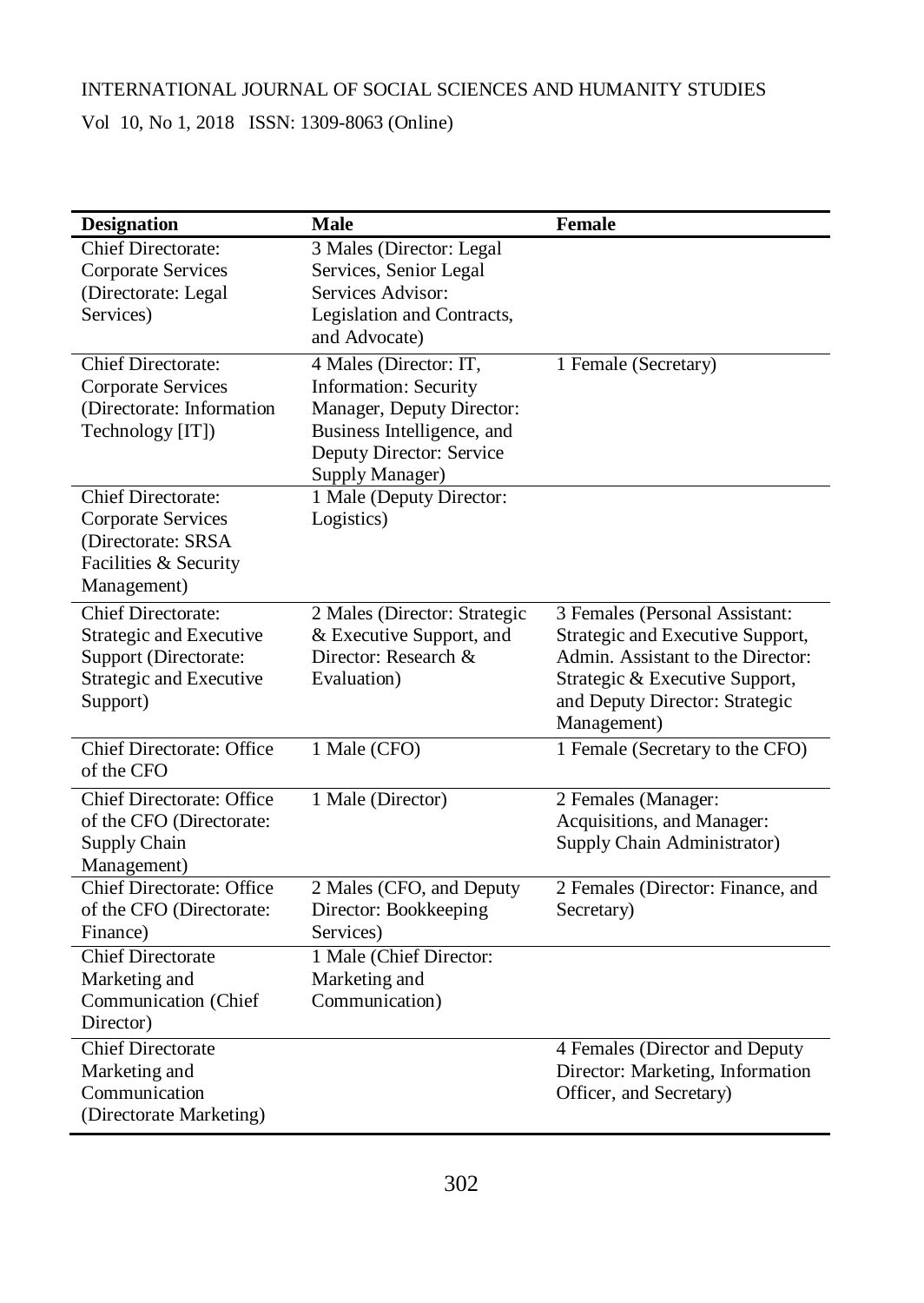Vol 10, No 1, 2018 ISSN: 1309-8063 (Online)

| <b>Designation</b> | Male            | Female            |
|--------------------|-----------------|-------------------|
| <b>Total</b>       | <b>31 Males</b> | <b>33 Females</b> |

Source: compiled from SRSA (n.d.b)

Table 2 illustrates that even though there are more women at the directorate level than men (33 women over 31 men), the strategic portfolios are mostly held by men (four men over two women). Women mostly hold the positions of secretary, personal assistant, and administrative assistant. There are no men in secretarial positions, and all the managers are men. The rest are responsible for strategic and decision-making tasks. This is in contrast to the message delivered by the previous Minister of Sports and Recreation, Rev. Makhenkesi Stofile, who delivered his speech during Women's Month in South Africa (SRSA, 2010:1), asking delegates at the 2010 SASReCon sport science conference held in Durban to "use sport science to help address gender imbalances" in sport. This scenario resonates with gender inequalities in sports management, holistically, whereby the "male‐dominated leadership has created a gender‐segmented work structure that places the majority of female employees in low-paying jobs with minimum advancement potential" (Fink & Pastore, 1999, cited in Moore, Parkhouse & Konrad, 2010:1).

# **4.2 Policy level**

At global level, South Africa was one of the first countries to adopt the Brighton Declaration on Women and Sport to increase women's participation in sport. Thereafter the country also implemented a few initiatives to advance female involvement in the sports sector. These initiatives include the National Strategy for Women and Sport that focuses on the grassroots level and proposes advanced female participation in sport (The Conversation Africa, 2018). There is also a National Charter for Women and Sports South Africa (WASSA). The charter calls on the decision makers (government, non-governmental organisations, all sport organisations, and individuals) to commit to equality and set up policies, structures, and mechanisms to achieve the aim to develop a sport culture that values and allows women involvement in all the aspects of sports and recreation (WASSA, 2011, in Singh & Naidoo, 2017:1411).

However, there is still a long walk for women to be recognised in the sports sector and hold management positions to prove their capabilities. In addition, there is a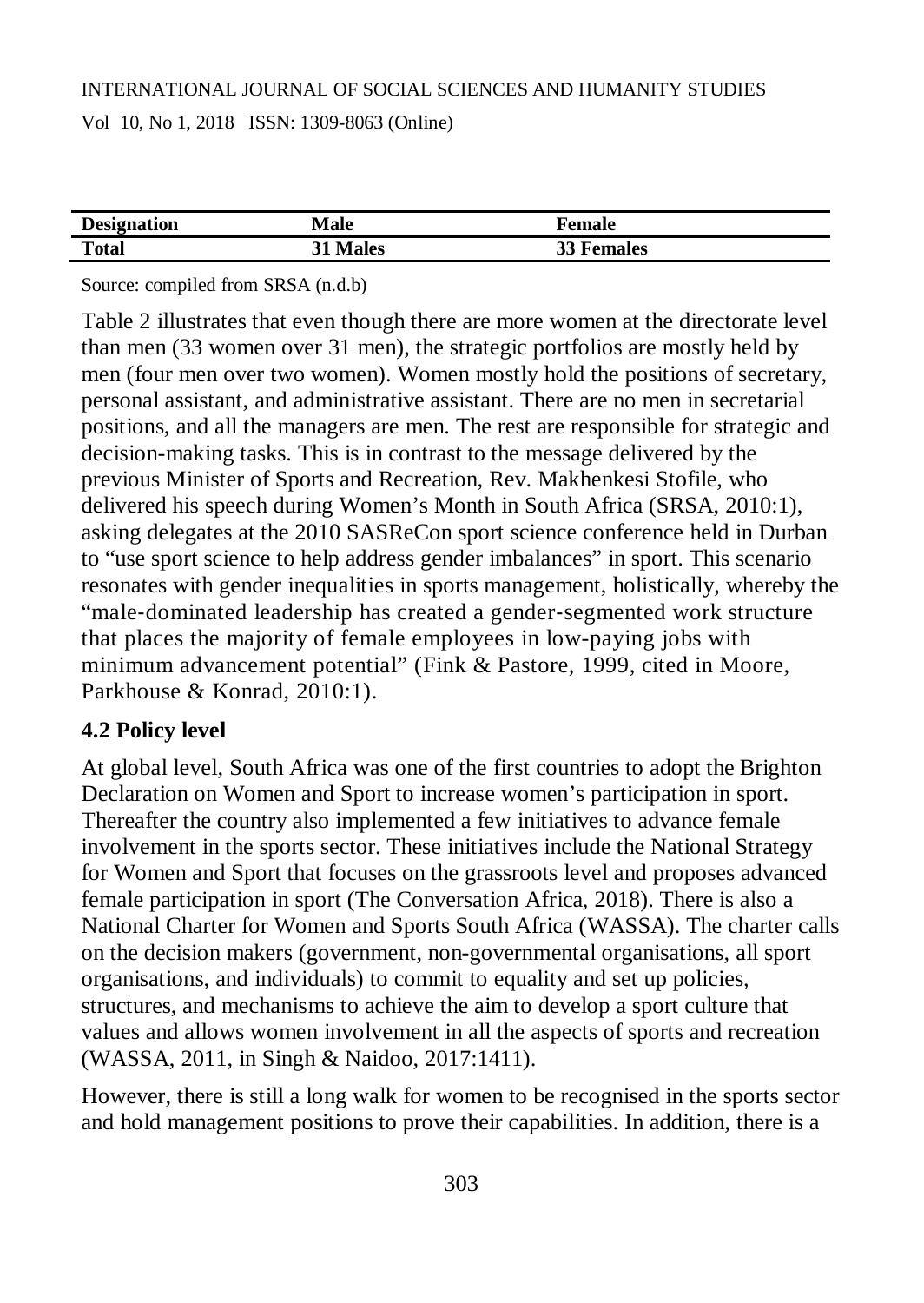Vol 10, No 1, 2018 ISSN: 1309-8063 (Online)

lack of gender-disaggregated data exploring the number of women participating in sport-related activities. Despite the statistics submitted by the sport bodies, the department of Sports has not set out a plan on how to ensure gender equality in the sports sector (Adom – Aboagye, 2017:1).

It should be noted that SRSA's *Annual Performance Plan 2018/19* states six strategic goals. Only in "Strategic Goal 2 (Sport and recreation sector adequately transformed)" are the youth, women, and people with disabilities prioritised (SRSA, 2018:20), with no detailed explanation in this regard.

The reasons for gender discrimination, inequalities, and lack of female representation in decision-making and strategic levels of the sports sector are twofold. At personal/societal level, sport is considered as "a social construction. The cultural ideology influences the significance of the society and paradigms features of sport. Ideologies are defined as "ways in which people give meaning to gender equality and the position of women in sport" (Goslin & Kluka, 2014:97). Regarding the leadership role in South Africa, according to Goslin and Kluka (2014:97), when approached through the lens of social constructivism, as well as cultural ideology, the influence of the patriarchal cultural system becomes evident and cultural beliefs that define gender positions in sport are accepted as normal practice. In the patriarchal system, traditional beliefs, cultural expectations, and attitudes regarding the position of women in society dominate and model social human interaction.

At professional level, in South Africa, despite the interventions of the White Paper on Human Resource Management in the Public Service (1997) which focused on recruitment as the main instrument to achieve offered opportunities and equity for all races particularly women, challenges still exist (Singh & Naidoo, 2017:1420), in the sport sector.

This situation confirms that the gender equality in the sports sector, especially at strategic and managerial level, is still a goal to achieve and gender mainstreaming gaps are visible in policies at all levels: nationally, regionally, and globally. This situation can be substantiated by the statement issued by the United Nations (2007:5), that even though policy and normative frameworks are in place, the implementation of these frameworks are constrained by gender related discrimination at all the levels and areas of sports and physical education.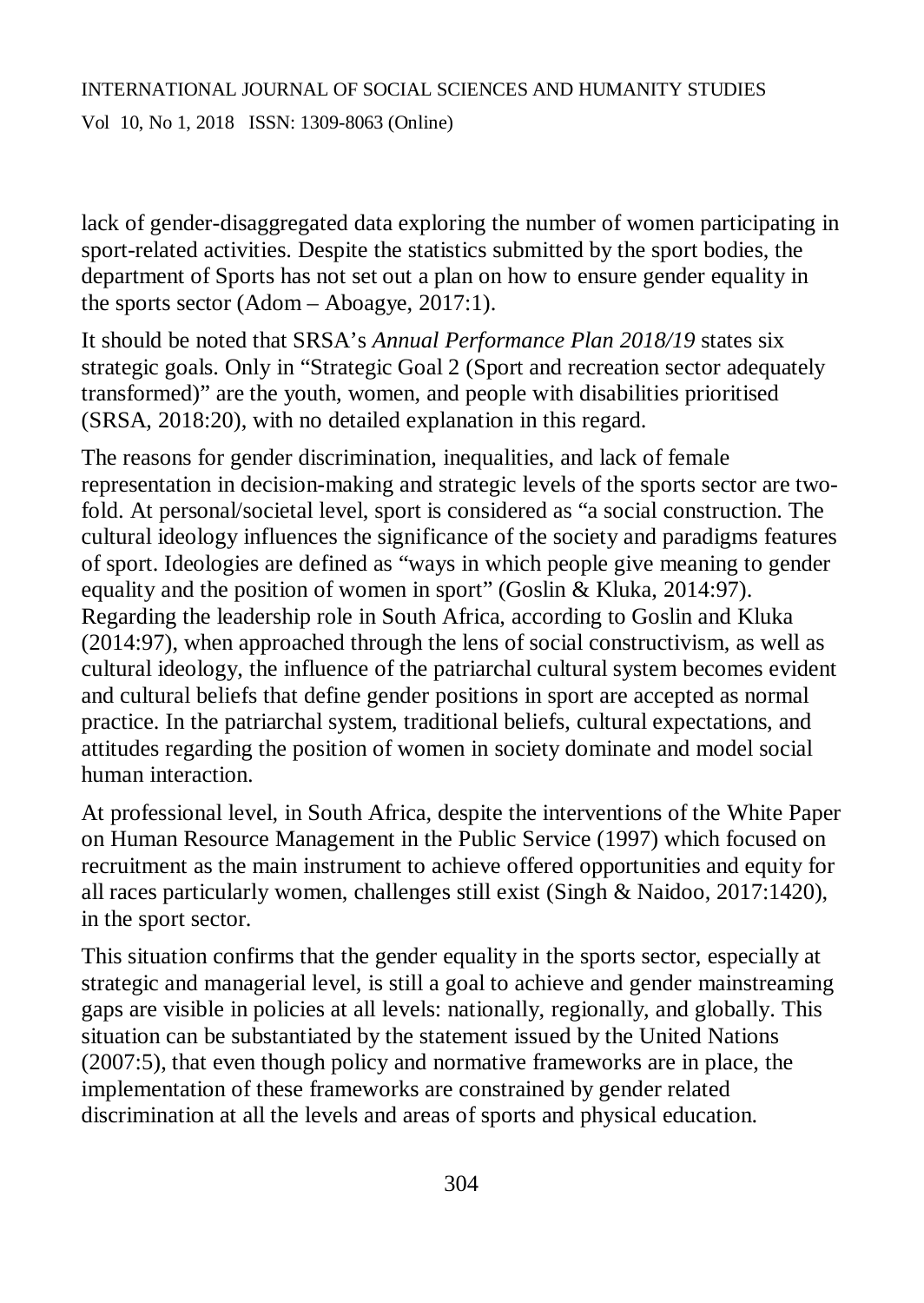# **5. POLICY RECOMMENDATIONS**

Based on the literature review, the study identifies challenges restricting women from seeking career advancement in the sports sector. In order to improve the gender gaps in sports management, the study offers the following policy suggestions: gender quotas must be determined, and more women must be appointed to the boards of various sports associations. This is significant to advance gender diversity in sports management and governance due to the reason that without leadership that involves diversity, there cannot be a policy that includes diversity and support (Santiago Times, 2018). However, this aspect of gender quotas is not widely researched, hence more qualitative and quantitative research is required to establish the appropriate gender quota in sports management in a country-specific context.

The International Olympic Committee (IOC) offers leadership development, advocacy, and awareness campaigns regarding more women in leadership roles within the administration. The aspect of gender equality is reaffirmed in the Olympic Agenda 2020 under Recommendation 11 (IOC, 2018:4). The implementation of this agenda ought to be annually monitored by SRSA at country level. The IOC has also strategised sports governance and leadership, suggesting action plans to manage the development of a unique senior executivelevel roundtable which involves top female sports leaders around the globe. Furthermore, also introduce a co-mentoring programme for women that involves partnering potential governance candidates with senior-level board members. This initiative should include mentoring, networking and training related to succession planning (IOC, 2018:22). The timeframe to achieve these objectives is June 2019.

SRSA needs to adopt these strategies and implement them strategically to achieve the goals of advancing female leadership with adequate capacity-building interventions. In addition, SRSA needs to learn from best practices regarding "electoral processes with a view to developing strategies for gender-balanced representation in their governance bodies" (IOC, 2018:23) and incorporating gender diversity in sports management and governance. It will assist SRSA in identifying and addressing gender-based segregation and "marginalisation by women and men sharing responsibility for the implementation and sustainability of gender equality … and ensuring women have roles of influence and decision-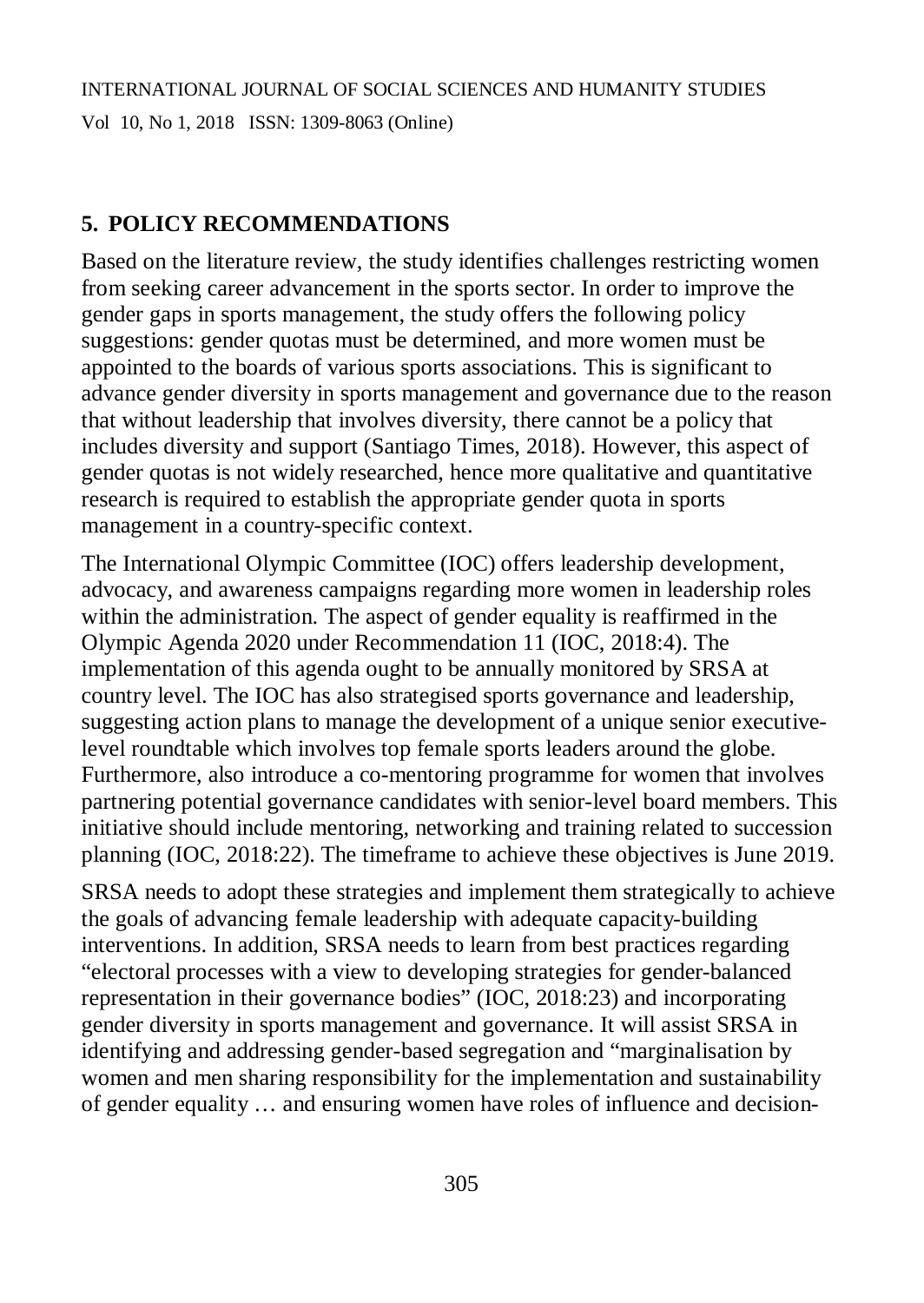making responsibilities in the organisation's administration and governance" (IOC, 2018:24).

SRSA needs to ensure reporting on gender diversity in leadership positions to Parliament and stakeholders, which should also encapsulate gendered data to enhance gender mainstreaming. Therefore, going forward, SRSA should collect gender-disaggregated data from service providers to enhance gender equality, with emphasis on improved female participation and representation in the South African sports sector. These recommendations are aligned with the WID approach used as a theoretical framework for this article. The aim of this approach is to empower, integrate, and mainstream WID processes in the sports sector.

# **6. CONCLUSION**

This qualitative study explored the challenges regarding gender inequalities in the sports sector. The case study of SRSA provided an opportunity to explore gender inequalities at strategic and policy levels, with reference to female representation in sport leadership. The study demands policymakers to incorporate gender in sport management to encourage women to advance their careers in the sports sector. Future studies will focus on gender equality in the sports sector in other African countries, aiming to develop a comparative database of information, to create knowledge in the fields of sports management, public management, and public policy.

# **REFERENCES**

Adom – Aboagye, M. (2017). *OPINION: South Africa needs to do more to promote women in sports*. [https://www.uj.ac.za/newandevents/Pages/south-africa](https://www.uj.ac.za/newandevents/Pages/south-africa-)needs-to-do-more-to-promote-women-in-sports.aspx. Accessed 2018/03/05.

Auriacombe, C.J. & Schurink, E. (2012). Conceptualising qualitative research through a spiral of meaning-making. *Administratio Publica*, 20 (3), 144-169.

Department of Sports and Recreation South Africa (SRSA) (n.d.a). *Ministry*. <http://www.srsa.gov.za/pebble.asp?relid=1347.> Accessed 2018/02/01.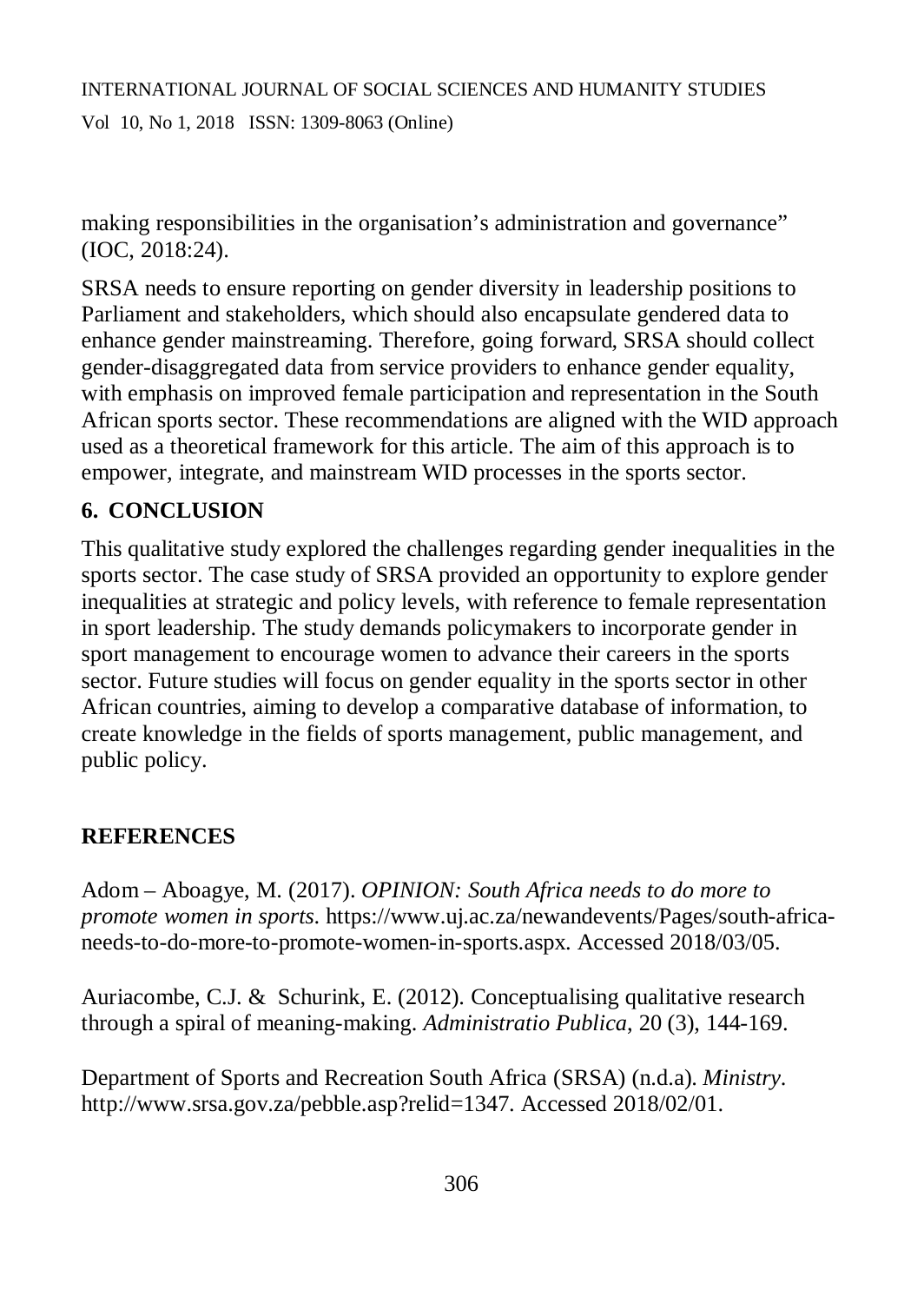# INTERNATIONAL JOURNAL OF SOCIAL SCIENCES AND HUMANITY STUDIES Vol 10, No 1, 2018 ISSN: 1309-8063 (Online)

Department of Sports and Recreation South Africa (SRSA) (n.d.b). *Directorates*. <http://www.srsa.gov.za/pebble.asp?relid=3.>Accessed 2018/02/01.

Department of Sports and Recreation South Africa (SRSA) (2010). *Put Gender Issues on the Sport Science Agenda, Minister tells SASReCon*. <http://www.srsa.gov.za/pebble.asp?relid=328.>Accessed 2018/02/01.

Department of Sports and Recreation South Africa (SRSA) (2015). *An active and winning sporting nation*.<http://www.srsa.gov.za/pebble.asp?relid=29.>Accessed 2018/02/01.

Department of Sports and Recreation South Africa (SRSA) (2018). *Annual Performance Plan 2018/19*. Pretoria: SRSA.

Gender Dimensions into Water Resources Development and Management in the Mediterranean Region (GEWAMED). (2018). *Definitions and FAQS.* <http://www.gewamed.net/index.php?mod=faq&sez=2.>Accessed 2018/02/01.

Goslin, A. (2006). *Challenges and Opportunities for Women in Sport under the Socio-economic Conditions of South Africa*. <http://www.mujerydeporte.org/> documentos/docs/Challenges\_Goslin\_sept06.pdf. Accessed 2018/02/03.

Goslin, A. & Kluka, D.A. (2014). Women and sport leadership: Perceptions of Malawi women educated in sport business leadership. *South African Journal for Research in Sport, Physical Education and Recreation*, 36(3), 93-108.

Inglehart, R. & Norris, P. (2003). *Raising Tide: Gender Equality and Cultural Change and Around the World*. New York, USA: Cambridge University Press.

International Olympic Committee (IOC) (2018). *IOC Gender Equality Review Project.* <https://stillmed.olympic.org/media/Document%20Library/OlympicOrg/> News/2018/03/IOC-Gender-Equality-Report-March-2018.pdf#\_ga=2.23975096. 367801129.1527595307-1445458548.1527595307. Accessed 2018/02/03.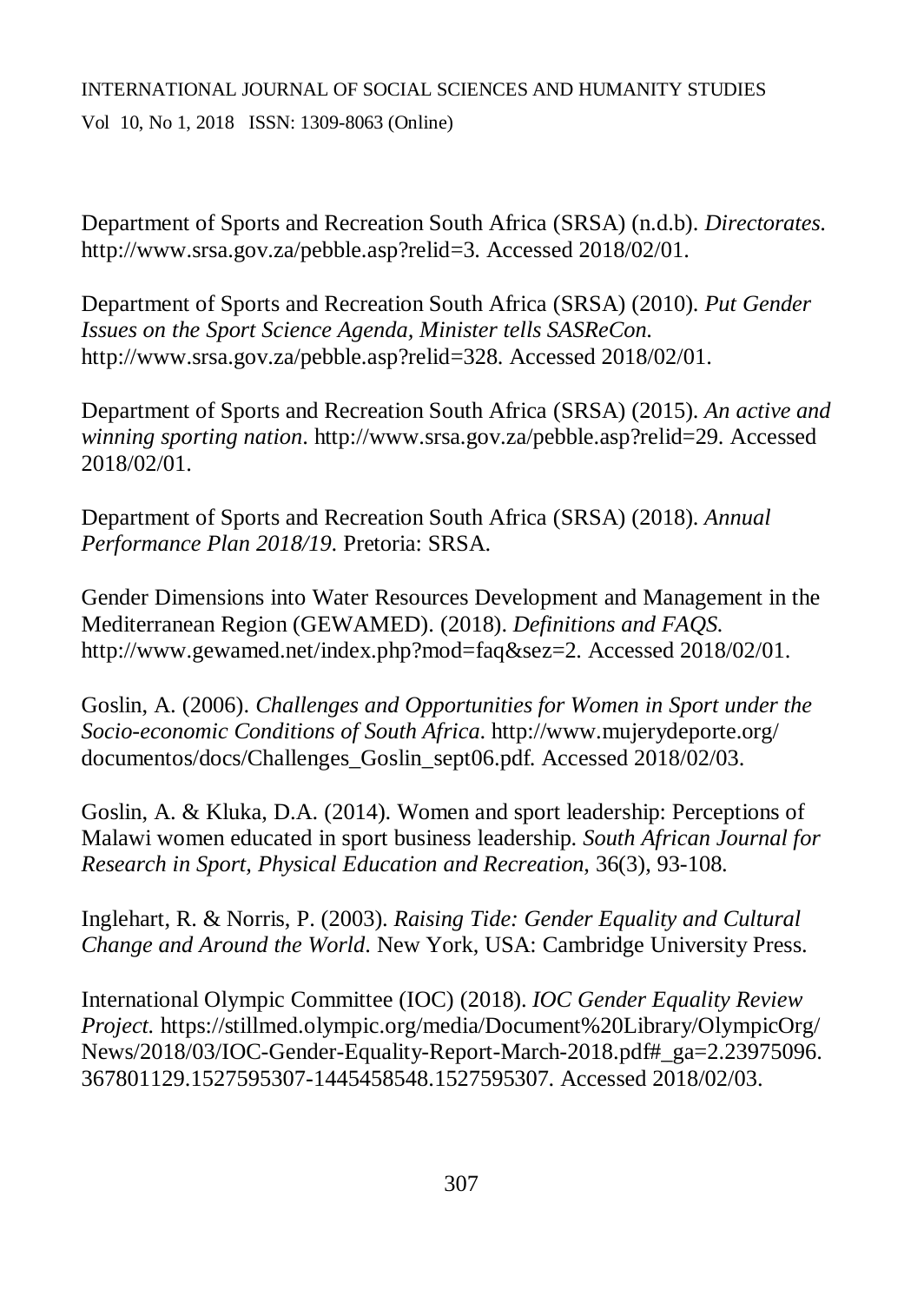Vol 10, No 1, 2018 ISSN: 1309-8063 (Online)

Klinhomdee, S., Phar-amnart, S., Tupan, A., Singhapan, T. & Sermsakul, N. (2015). *Gender and Sport*. <https://www.wikigender.org/wiki/gender-and-sport/.> Accessed 2018/02/01.

Kotschwar, B. & Moran, T. (2015). *Pitching a Level Playing Field: Women and Leadership in Sports*. Washington, D.C., USA: Peterson Institute for International Economics. <https://piie.com/sites/default/files/publications/pb/pb15-22.pdf.> Accessed 2018/03/01.

Moore, M.E., Parkhouse, B.L. & Konrad, A.M. (2010). Women in sport management: Advancing the representation through HRM structures. *Gender in Management: An International Journal*, 25(2), 104-118.

Pavlovich, L. (2017)*. The Gender Equality Debate: A Boost for Women in Sport.*  <http://athleteassessments.com/gender-equality-debate/.> Accessed 2018/03/01.

Pfister, G. (2004). *Women at the Top – On Women, Sport and Management. Second Sub-report: Women in Sports Management – A Comparative Analysis of International Trends.* København, Denmark: Institute of Exercise and Sport Sciences, University of Copenhagen.

Rathgeber, E.M. (1989). *WID, WAD, GAD: Trends in Research and Practice*. Ottawa, Canada: International Development Research Centre.

*Santiago Times* (2018). Women's Day – IOC Setting the Stage for Lasting Change in Sport. 9 March. [http://santiagotimes.cl/2018/03/09/womens-day-ioc](http://santiagotimes.cl/2018/03/09/womens-day-ioc-)setting-the-stage-for-lasting-change-in-sport/. Accessed 2018/03/05.

Senne, J.A. (2016). *Examination of Gender Equity and Female Participation in Sport*. [http://thesportjournal.org/article/examination-of-gender-equity-and-female](http://thesportjournal.org/article/examination-of-gender-equity-and-female-)participation-in-sport/. Accessed 2018/04/05.

Singh, T.L. & Naidoo, L.D. (2017). Assessing gender inequality in South Africa: A case study of women in sports management. *Journal of Research in Business, Economics and Management (JRBEM)*, 8(2), 1407-1428.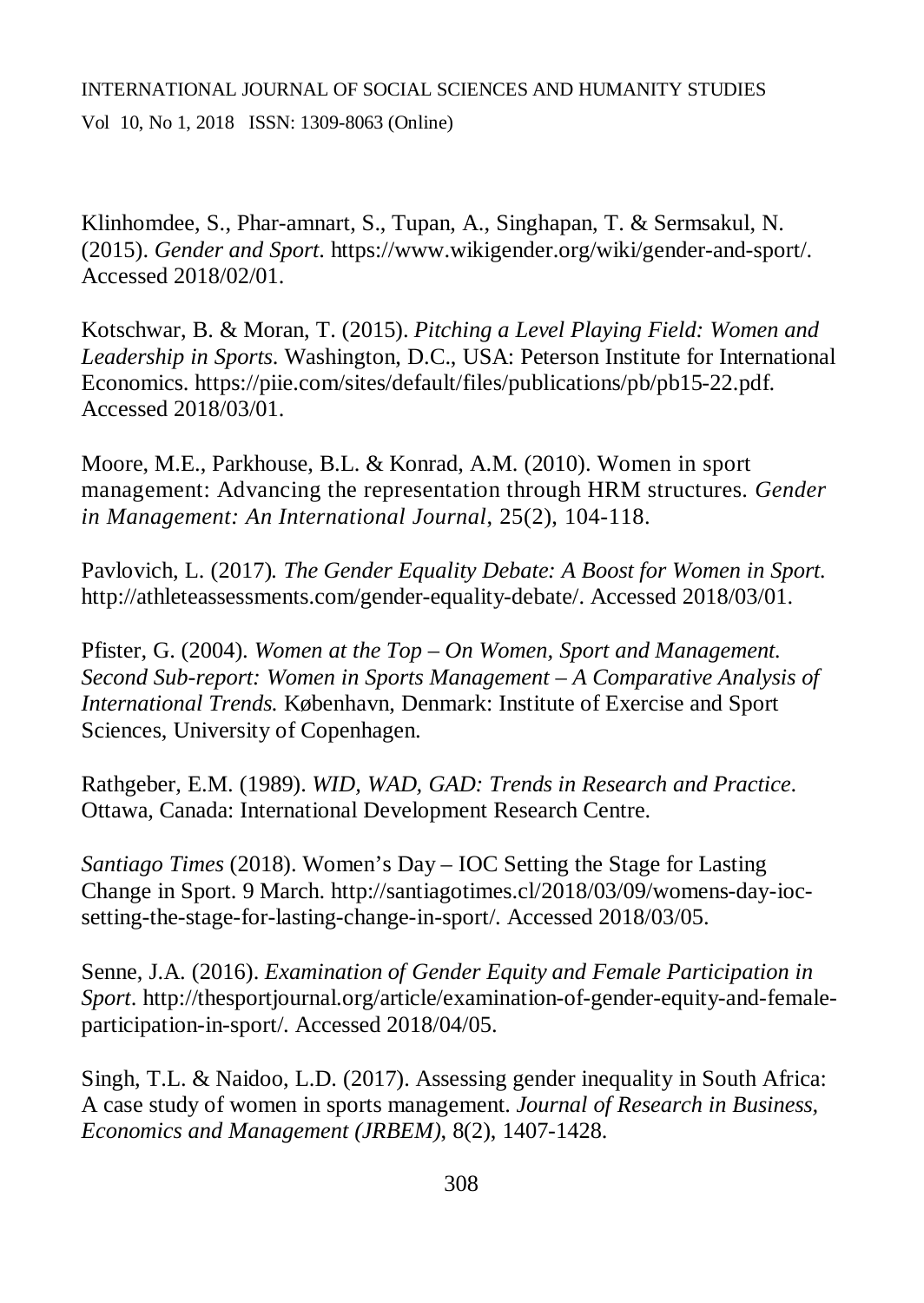Vol 10, No 1, 2018 ISSN: 1309-8063 (Online)

Sportanddev.org (2018). *The Role of Sport in Addressing Gender Issues*. [https://www.sportanddev.org/en/learn-more/gender/role-sport-addressing-gender](https://www.sportanddev.org/en/learn-more/gender/role-sport-addressing-gender-)issues-0. Accessed 2018/03/01.

Surujlal, J. & Vyas-Doorgapersad, S. (2015). The glass ceiling in sport coaching: Perceived challenges of female coaches. *African Journal for Physical, Health Education, Recreation and Dance*, S1, 80-94.

The Conversation Africa (2018). *South Africa needs to do more to promote women in sports.* [http://theconversation.com/south-africa-needs-to-do-more-to](http://theconversation.com/south-africa-needs-to-do-more-to-)promote-women-in-sports-73704. Accessed 2018/04/02.

Torrance, H. (2012) Triangulation, respondent validation, and democratic participation in mixed methods research. *Journal of Mixed Methods Research*, 6(2), 111-123.

United Nations (2007). *Women 2000 and Beyond*.<http://www.un.org/women> watch/daw/public/Women%20and%20Sport.pdf. Accessed 2018/04/02.

Vyas-Doorgapersad, S. (2017a). Gender mainstreaming in local economic development processes: A South African perspective. *International Journal of Economics and Finance Studies*, 9(2), 167-180.

Vyas-Doorgapersad, S. (2017b). Contextualising Gender Mainstreaming in Integrated Development Plans (IDPS). *Administratio Publica*, 25 (2), 100-116.

Walby, S. (2004). *Gender Mainstreaming: Productive Tensions in Theory and Practice.* <http://www.unesco.org/new/fileadmin/MULTIMEDIA/HQ/SHS/pdf/> Gender-Mainstreaming.pdf. Accessed 2018/04/03.

Woelfle, A. (2014). *Gender Mainstreaming: From International Organisations to the Belgian Federal State*. <http://dspace.library.uu.nl.> Accessed 2018/02/05.